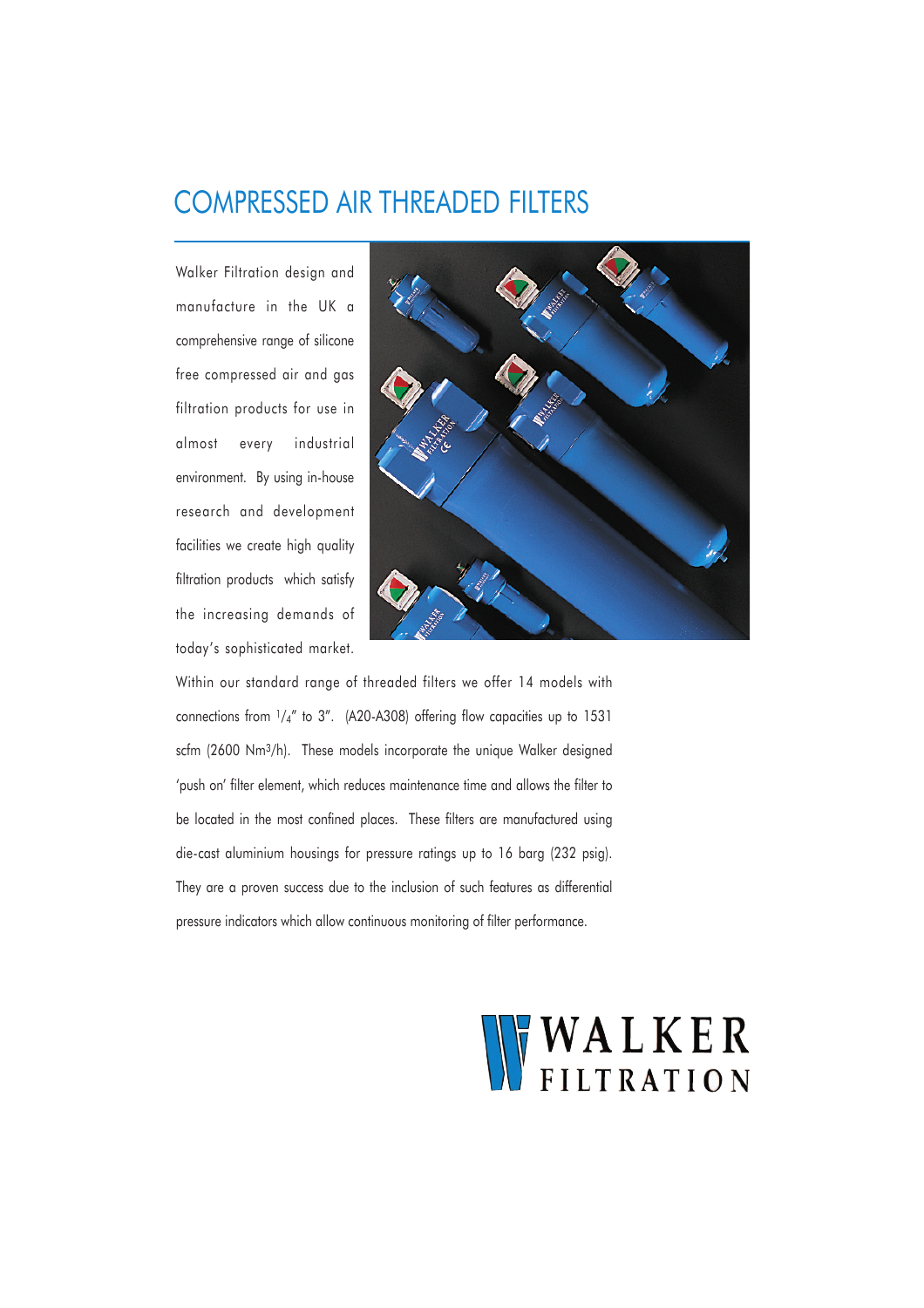# TECHNICAL DATA

# COMPRESSED AIR THREADED FILTERS

| $\overline{B}$ |
|----------------|
|                |
|                |
| 2              |

Models A20 to A30



| FILIER       | PIPE.           |      | <b>FLOW RAIE</b>        | ELEMENT       | <b>DIMENSIONS mm</b> |    |      |     |      | WEIGHT        | <b>DIMENSIONS inch</b> | FILIER          |    |                |              |
|--------------|-----------------|------|-------------------------|---------------|----------------------|----|------|-----|------|---------------|------------------------|-----------------|----|----------------|--------------|
| <b>MODEL</b> | <b>SIZE</b>     |      | Nm <sup>3</sup> /h SCFM | <b>MODEL</b>  | $\mathsf{A}$         | B  | С    | D   | Kg   | $\mathsf{lb}$ | A                      | B               | C  | D              | <b>MODEL</b> |
| A20 (grade)  | $^{1}/_{4}$     | 35   | 20                      | E361 (grade)  | 72                   | 35 | 210  | 75  | 0.65 | 1.43          | 3                      | $1\frac{1}{2}$  | 8  | 3              | A20 (grade)  |
| A30 (grade)  | 3/8             | 56   | 33                      | E371 (grade)  | 72                   | 35 | 210  | 75  | 0.65 | 1.43          | 3                      | 11/2            | 8  | 3              | A30 (grade)  |
| A55 (grade)  | $\frac{1}{2}$   | 112  | 66                      | E511 (grade)  | 88                   | 32 | 315  | 100 | 1.3  | 2.87          | $3^{1/2}$              | $1^{1}/_{4}$    | 13 | $\overline{4}$ | A55 (grade)  |
| A76 (grade)  | $^{3}/_{4}$     | 216  | 127                     | E711 (grade)  | 125                  | 39 | 365  | 100 | 2.7  | 5.95          | 5                      | 11/2            | 15 | 4              | A76 (grade)  |
| A105 (grade) |                 | 250  | 147                     | E811 (grade)  | 125                  | 39 | 365  | 100 | 2.7  | 5.95          | 5                      | 11/2            | 15 | 4              | A105 (grade) |
| A106 (grade) | 1               | 300  | 176                     | E731 (grade)  | 125                  | 39 | 515  | 150 | 3.5  | 7.72          | 5                      | 11/2            | 21 | 6              | A106 (grade) |
| A126 (grade) | $1 \frac{1}{4}$ | 540  | 318                     | E821 (grade)  | 125                  | 39 | 515  | 150 | 3.5  | 7.72          | 5                      | $1^{1/2}$       | 21 | 6              | A126 (grade) |
| A153 (grade) | 11/2            | 725  | 427                     | E831 (grade)  | 135                  | 50 | 545  | 150 | 4.4  | 9.70          | $5\frac{1}{2}$         | $\overline{2}$  | 22 | 6              | A153 (grade) |
| A203 (grade) | $\overline{2}$  | 800  | 470                     | E831 (grade)  | 135                  | 50 | 545  | 150 | 4.4  | 9.70          | $5\frac{1}{2}$         | $\overline{2}$  | 22 | 6              | A203 (grade) |
| A205 (grade) | $\overline{2}$  | 1150 | 675                     | E851 (grade)  | 135                  | 50 | 745  | 150 | 5.0  | 11.0          | $5\frac{1}{2}$         | $\overline{2}$  | 30 | 6              | A205 (grade) |
| A250 (grade) | $2\frac{1}{2}$  | 1620 | 954                     | E1251 (grade) | 200                  | 68 | 805  | 200 | 11.5 | 25.4          | 8                      | $2^{3}/4$       | 32 | 8              | A250 (grade) |
| A305 (grade) | 3               | 1620 | 954                     | E1251 (grade) | 200                  | 68 | 805  | 200 | 11.5 | 25.4          | 8                      | $2 \frac{3}{4}$ | 32 | 8              | A305 (grade) |
| A306 (grade) | 3               | 2210 | 1301                    | E1261 (grade) | 200                  | 68 | 925  | 200 | 15.5 | 34.2          | 8                      | $2^{3}/4$       | 37 | 8              | A306 (grade) |
| A308 (grade) | 3               | 2600 | 1531                    | E1281 (grade) | 230                  | 65 | 1050 | 300 | 19   | 41.9          | 9                      | $2\frac{1}{2}$  | 42 | 12             | A308 (grade) |

Models A55 to A308

| <b>SPECIFICATION</b>                              |                               | GRADE X25 |                    | <b>GRADE X5</b> | <b>GRADE X1</b>                   |           | <b>GRADE XA</b>                        |           | <b>GRADE AC</b>           |               |  |
|---------------------------------------------------|-------------------------------|-----------|--------------------|-----------------|-----------------------------------|-----------|----------------------------------------|-----------|---------------------------|---------------|--|
| Maximum particle size class to ISO 8573-1:2001(E) |                               |           |                    |                 |                                   |           |                                        |           |                           |               |  |
| Maximum oil content class to ISO 8573-1:2001(E)   |                               |           |                    |                 | ŋ                                 |           |                                        |           |                           |               |  |
| Particle removal                                  | 25 micron                     |           |                    | 5 micron        |                                   | micron    | 0.01 micron                            |           | 0.01 micron               |               |  |
| Maximum oil carryover at 20°C (68°F)              | 10 ppm<br>$10 \text{ mg/m}^3$ |           | $5 \text{ mg/m}^3$ | 5 ppm           | $0.1$ ppm<br>$0.1 \text{ mg/m}^3$ |           | $0.01$ ppm<br>$0.01$ mg/m <sup>3</sup> |           | $0.003$ mg/m <sup>3</sup> | $0.003$ ppm   |  |
| Maximum temperature                               | $120^{\circ}$ C<br>248°F      |           | $120^{\circ}$ C    | 248°F           | 120°C                             | 248°F     | $120^{\circ}$ C                        | 248°F     | $25^{\circ}$ C            | $77^{\circ}F$ |  |
| Pressure loss - clean & dry                       | 30 mbar                       | $0.4$ psi | 40 mbar            | $0.6$ psi       | 75 mbar                           | $1.1$ psi | 100 mbar                               | $1.5$ psi | 75 mbar                   | $1.1$ psi     |  |
| Pressure loss - oil saturated                     | 50 mbar                       | $0.7$ psi | 75 mbar            | $1.1$ psi       | 150 mbar                          | $2.2$ psi | 300 mbar                               | 4.4 psi   | see notes                 |               |  |
| Pressure loss - change element                    | 400 mbar                      | 6 psi     | 400 mbar           | 6 psi           | 400 mbar                          | 6 psi     | 400 mbar                               | 6 psi     | see notes                 |               |  |
| Maximum working pressure                          | 16 barg                       | 232 psig  | 16 barg            | 232 psig        | 16 barg                           | 232 psig  | 16 barg                                | 232 psig  | 16 barg                   | 232 psig      |  |
| Element end cap colour code                       |                               | black     | green              |                 | red                               |           | blue                                   |           | black                     |               |  |

\* ISO 8573-1:2001(E) now includes liquid, aerosol and vapour.

## TECHNICAL NOTES

- 1. Threaded filters are manufactured from aluminium and are PED 97/23/EC compliant.
- 2. Threaded connections are BSP parallel to ISO7/1 or NPT to ANSI B2.1 if supplied within North America.
- 3. Filter element end caps are colour coded. Direction of air flow, inside to out, through filter element.
- 4. Activated carbon filters must not operate in oil saturated conditions and will not remove certain types of gases including carbon monoxide and carbon dioxide.
- 5. Grade AC elements must be changed periodically to suit application but at least every 6 months.
- 6. Activated carbon towers for larger applications are available to order. Please refer to activated carbon tower leaflet.
- 7. Pop up indicators are supplied with models A20 (grade) and A30 (grade). Differential pressure indicators are fitted to models A55 (grade) to A308 (grade), part number 55DPIW (with the exception of grade AC). AC grade filters do not include 55DPIW differential pressure indicator.
- 8. Float operated automatic drain valves with manual override facility are fitted to all standard models. Semi automatic drain valves with manual override facility are fitted to all AC grade filters.
- 9. Mounting brackets are available for all models.
- 10. All filter bodies feature the Walker E-Coat™ corrosion protection as standard and are then coated with blue polyester powder paint finish.
- 11. Threaded filters and filter elements are suitable for use with mineral and synthetic oils plus oil free compressed air applications.
- 12. For larger flow application please refer to the flanged filter leaflet.
- 13. Threaded filters and filter elements are silicone free.

### CORRECTION FACTOR

For maximum flow rate, multiply model flow rate shown in the above table by the correction factor corresponding to the working pressure.

| <b>Operating Pressure</b> | barg | U.S           | v.o  |       |           |      |      | ັ       |      |     |                    |               | 10  | $ -$        | $\sim$<br>∸ |     |                            | $\sim$ $\sim$ | ۱o            |
|---------------------------|------|---------------|------|-------|-----------|------|------|---------|------|-----|--------------------|---------------|-----|-------------|-------------|-----|----------------------------|---------------|---------------|
|                           | psi  |               |      | ن. ۲۰ | 20<br>z ; | 44   | 58   | 70<br>∸ | 87   | 100 | $\sim$ $\sim$<br>. | 130           | 145 | 160         | 174         | 189 | 203                        | 218           | 232<br>$\sim$ |
| $ -$<br>Correction Factor |      | $\cap$<br>0.2 | 0.29 | 0.38  | 0.53      | 0.65 | 0.76 | 0.84    | 0.92 |     | .07                | 12<br>. . ا ب | 1 O | 1.95<br>ن ک | .31         | .36 | $\overline{A}$ 1<br>- 1.41 | 1.46          | $-1$<br>ا ب ا |



Walker Filtration Ltd Spire Road, Glover East, Washington, Tyne & Wear, NE37 3ES England. Tel: +44 (0)191 417 7816 Fax: +44 (0)191 415 3748 sales@walkerfiltration.co.uk www.walkerfiltration.com

Walker Filtration PTY Ltd 3A Kia Court, Preston, Victoria 3072, Australia. Tel: +61 (0) 3 9480 0750 Fax: +61 (0) 3 9480 1044 sales@walkerfiltraiton.com.au www.walkerfiltration.com.au

Walker Filtration Inc 2220 West 50th Street, Erie, PA 16506, USA. Tel: +1 814 836 2900 Fax: +1 814 836 7921 info@walkerfiltration.com www.walkerfiltration.com

Distributed by :

Walker Filtration reserve the right to alter specification without prior notice. Ref. **TF/01/03** © Walker Filtration Ltd 2003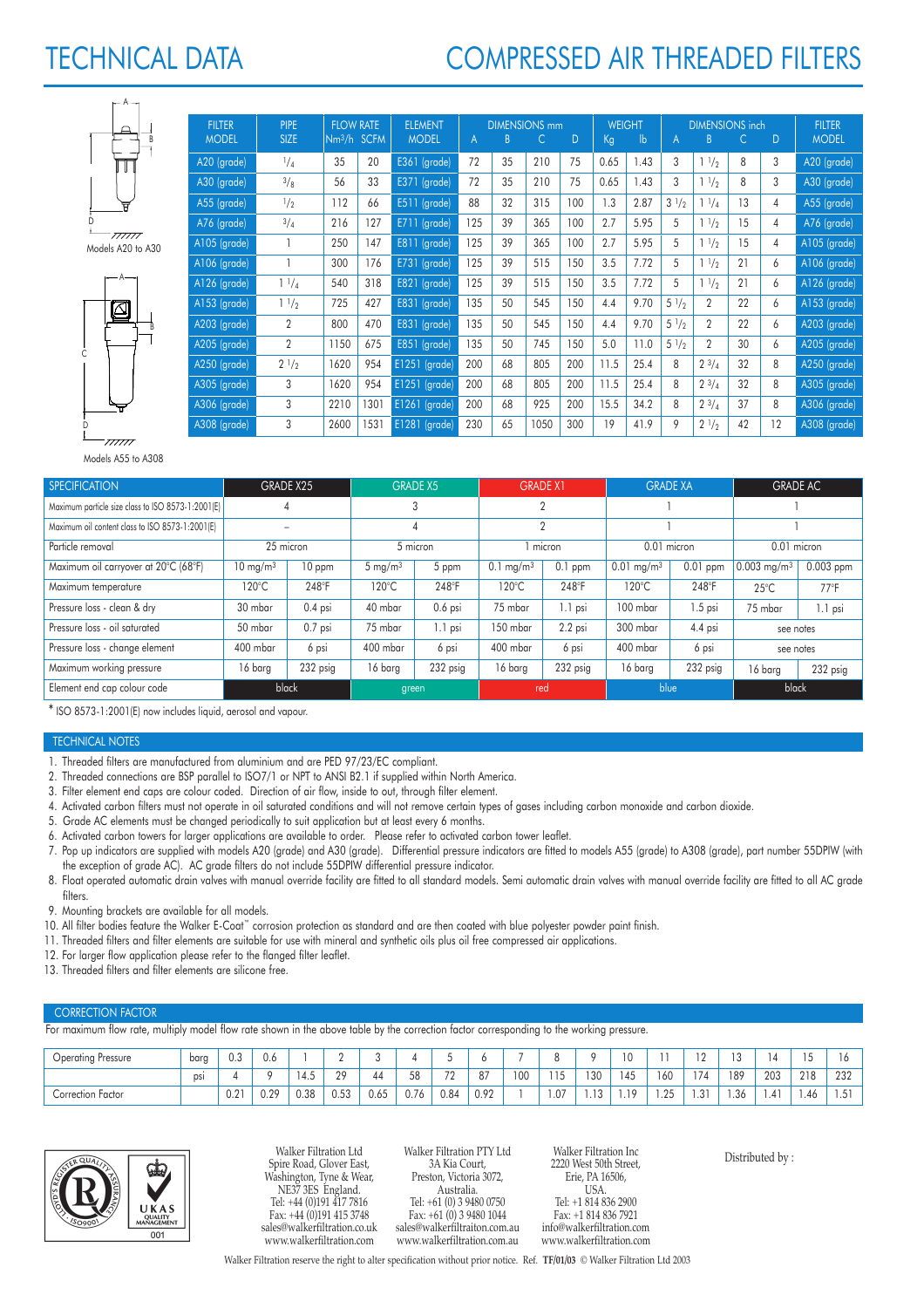## COMPRESSED AIR FLANGED FILTERS



Walker Filtration design and manufacture in the UK and North America a comprehensive range of compressed air and gas filters in accordance with EN286, ASMEVIII and CRN pressure vessel standards. The range includes various model sizes with flow capacities to suit all industrial applications, high capacity filters are available upon request. Unique features of this range include stainless steel internal parts for maintenance free operation, a dual sided differential gauge for easy viewing and a side mounted drain port for permanent connection to an electronic drain or for a drain balance line. Five grades of filter elements are available and have a tie rod construction for easy replacement. The coalescing elements feature a high temperature drainage layer which is resistant to all oils including synthetic coolants. A tough corrosion resistant polyester powder coating both inside and out filter housings eliminates corrosion.